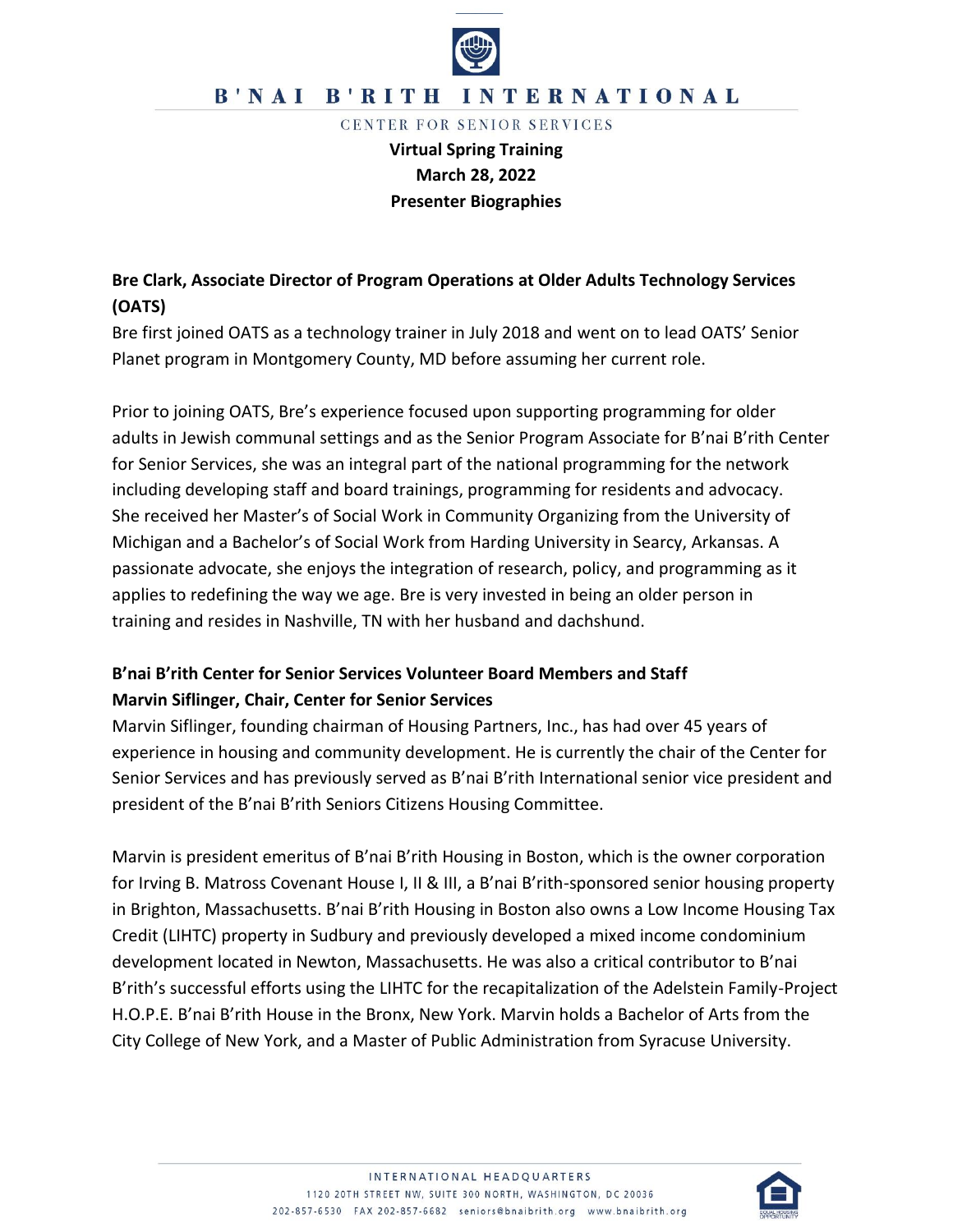

## **B'NAI B'RITH INTERNATIONAL**

CENTER FOR SENIOR SERVICES

#### **Dennis Rice, Co-Chair, B'nai B'rith Housing Committee**

Dennis Rice has served as vice president of the board of the B'nai B'rith Apartments of Deerfield Beach Florida for the past nine years. He has chaired two B'nai B'rith conferences on senior housing, in 2009 and 2017.

Dennis has been active in B'nai B'rith for over 50 years. He served as executive director of both the Michigan and Greater Detroit councils of B'nai B'rith for five years before becoming executive director of two large temples for almost 25 years. In addition, he has served as president of two B'nai B'rith lodges as well as serving as a member of the young leadership cabinet of B'nai B'rith in the 1970s.

### **Abbie Stone, Co-Chair, B'nai B'rith Housing Committee**

Abbie Stone is President of the Board of Directors of Covenant House of Tucson. Abbie has served as a board member for over 10 years. She serves as vice chair to B'nai B'rith Senior Services.

Currently the Renew Retreat Facilitator for the Parkinson & Movement Disorder Alliance, she also recently served as a program director with Watermark Retirement Communities and brings years of experience and dedication in fields of gerontology and wellness. She is committed to providing affordable, safe housing and engaging opportunities for individuals to realize their potential intellectually, socially and physically, fostering lifelong independence.

#### **Center for Senior Services Staff**

#### **Mark D. Olshan, Ph. D, Director, B'nai B'rith Center for Senior Services**

Mark D. Olshan, is Associate Executive Vice President of B'nai B'rith International and director of the B'nai B'rith International Center for Senior Services. He has been responsible for creating two annual housing training meetings: one for the onsite staff and one for staff and board members that provides the B'nai B'rith housing community with critical programming for the successful operations of their buildings.

Mark presently serves on the boards of three B'nai B'rith-sponsored housing properties and was pivotal in using the Low Income Housing Tax Credit to recapitalize the Adelstein Family-Project H.O.P.E. B'nai B'rith House in the Bronx, New York. He holds a doctorate from the University of South Dakota, a Master of Arts degree from the University of California-Northridge, and a Bachelor of Arts degree from Rutgers University in New Jersey.